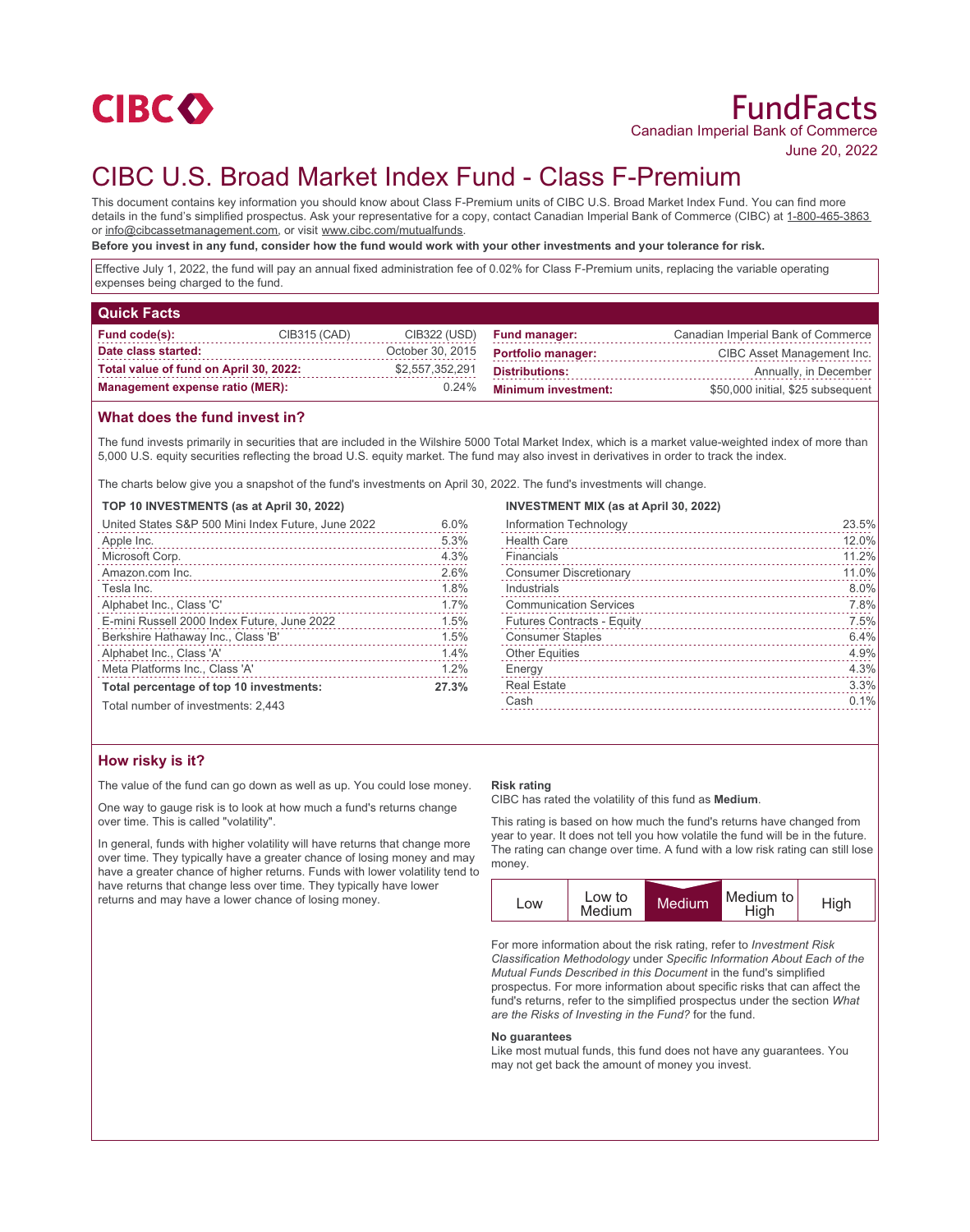# **How has the fund performed?**

This section tells you how Class F-Premium units of the fund have performed over the past 6 years. Returns are after expenses have been deducted. These expenses reduce the fund's returns.

#### **YEAR-BY-YEAR RETURNS**

This chart shows how Class F-Premium units of the fund performed in each of the past 6 calendar years. Class F-Premium units have not dropped in value in any of the 6 years. The range of returns and change from year to year can help you assess how risky the fund has been in the past. It does not tell you how the fund will perform in the future.



#### **BEST AND WORST 3-MONTH RETURNS**

This table shows the best and worst returns for Class F-Premium units of the fund in a 3-month period over the past 6 calendar years. The best and worst 3-month returns could be higher or lower in the future. Consider how much of a loss you could afford to take in a short period of time.

|                    |           | Return 3 months ending | If you invested \$1,000 at the beginning of the period |
|--------------------|-----------|------------------------|--------------------------------------------------------|
| <b>Best return</b> | 18.0%     | June 30, 2020          | Your investment would rise to \$1,180                  |
| Worst return       | $-14.3\%$ | March 31, 2020         | Your investment would drop to \$857                    |

#### **AVERAGE RETURN**

The annual compounded return of Class F-Premium units of the fund since October 30, 2015 was 11.8%. If you had invested \$1,000 in the fund on October 30, 2015, your investment would be worth \$2,070 as at April 30, 2022.

| Who is this fund for?                                                                                                                                                              | A word about tax                                                                                                                                                                                                                                                                                     |  |
|------------------------------------------------------------------------------------------------------------------------------------------------------------------------------------|------------------------------------------------------------------------------------------------------------------------------------------------------------------------------------------------------------------------------------------------------------------------------------------------------|--|
| Investors who:<br>• are seeking a broadly diversified U.S. equity fund and returns similar to<br>those of the entire U.S. equity market; and<br>• are investing for the long term. | In general, you will have to pay income tax on any money you make on a<br>fund. How much you pay depends on the tax laws where you live and<br>whether or not you hold the fund in a registered plan such as a<br>Registered Retirement Savings Plan (RRSP) or a Tax-Free Savings<br>Account (TFSA). |  |
|                                                                                                                                                                                    | Keep in mind that if you hold your fund in a non-registered plan, fund<br>distributions are included in your taxable income, whether you receive<br>them in cash or have them reinvested.                                                                                                            |  |

## **How much does it cost?**

The following tables show the fees and expenses you could pay to buy, own, and sell Class F-Premium units of the fund. The fees and expenses including any commissions - can vary among classes of a fund and among funds. Higher commissions can influence representatives to recommend one investment over another. Ask about other funds and investments that may be suitable for you at a lower cost.

We automatically convert eligible investors from Class F units into the Class F-Premium units of the Fund which will provide these investors with a management fee decrease on their eligible account holdings. If you no longer meet the minimum investment amount for Class F-Premium units, we may convert your investment into Class F units of the Fund, which has a higher management fee. Please see *Purchases, Switches and Redemptions* in the Fund's simplified prospectus and speak to your investment advisor for additional details.

#### **1. SALES CHARGES**

There are no sales charges payable when you buy, switch, or sell Class F-Premium units of the fund.